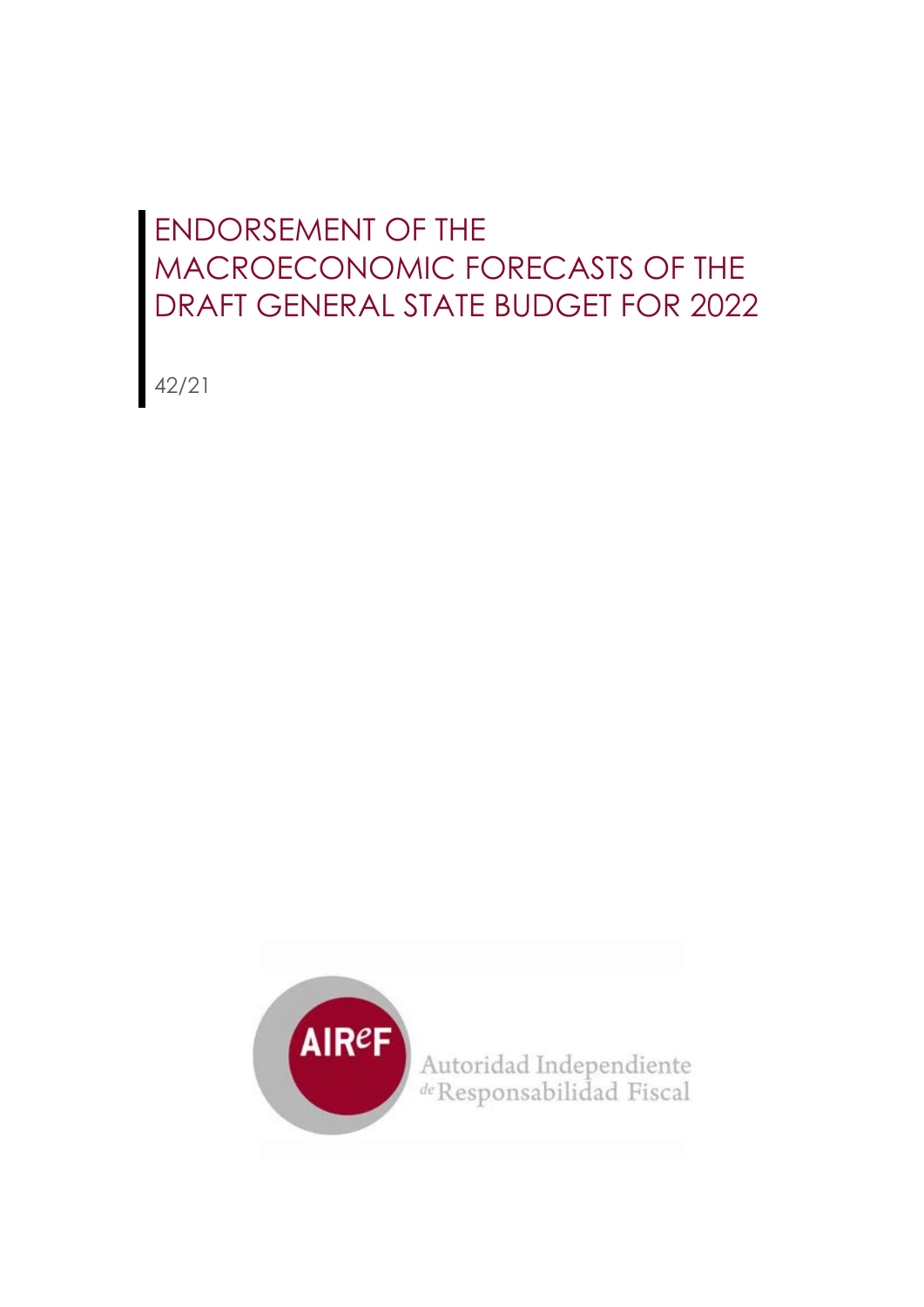

The Independent Authority for Spanish Fiscal Responsibility, AAI (AIReF) was founded with the mission of overseeing strict compliance with the principles of budgetary stability and financial sustainability set out in Article 135 of the Spanish Constitution.

AIReF contact details:

C/José Abascal, 2, 2º planta. 28003 Madrid, Tel. +34 910 100 599

Email: Info@airef.es.

Web: [www.airef.es](http://www.airef.es/)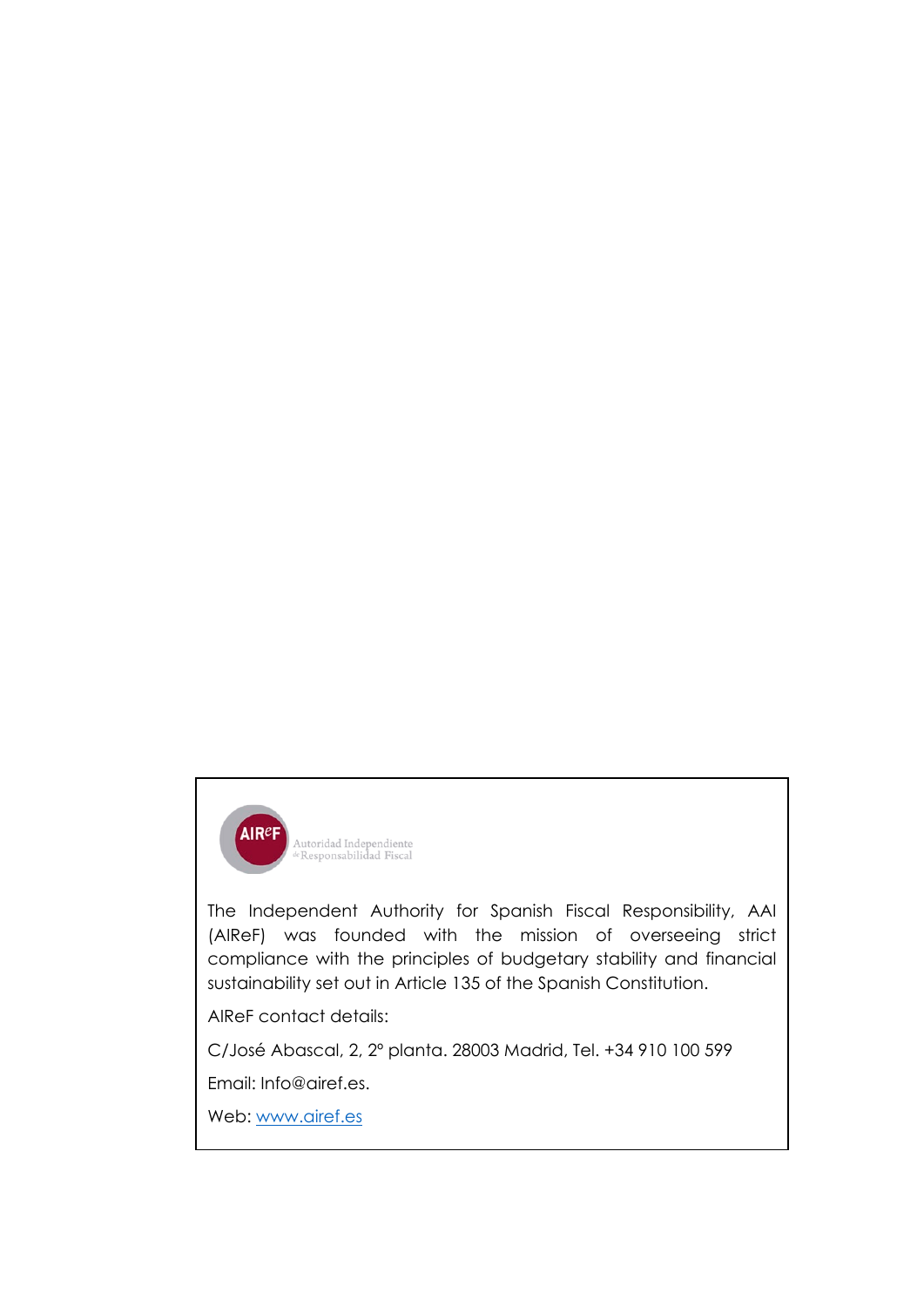## ENDORSEMENT OF THE MACROECONOMIC FORECASTS OF THE DRAFT GENERAL STATE BUDGET FOR 2022

**The Independent Authority for Fiscal Responsibility, AAI (AIReF) has received the Government's request for a report on the macroeconomic scenario that will be incorporated into the draft General State Budget for 2022 (2022 GSB).** In accordance with Article 14 of Organic Law 6/2013, of November 14th, on the establishment of the Independent Authority for Fiscal Responsibility (AIReF), the General Government must request that this institution issue a report on the macroeconomic forecasts to be incorporated into the Draft Budget or the Stability Programme Update, indicating whether such forecasts are endorsed.

**The Government's macroeconomic scenario accompanying the 2022 GSB forecasts GDP growth of 6.5% and 7% in 2021 and 2022, respectively**. The GDP growth projections remain unchanged compared with those included in the 2021-2024 SPU last spring, although they include changes in the composition of growth in 2021. These changes reflect the favourable evolution of private consumption recorded in the first half of the year, a worse performance of investment linked partly to the weakness of this aggregate in the first few months of 2021, and a delay in the macroeconomic impact associated with the Recovery, Transformation and Resilience Plan (RTRP). The scenario for 2022 barely changes compared with that of the SPU and assumes GDP growth of 7%, which will be accompanied by employment growth of 2.7% and a reduction in the unemployment rate to 14.1% of the active population.

**AIReF endorses the Government's macroeconomic scenario as it considers that both the expected GDP path and the assumptions on which it is based are achievable, although downside risks predominate for 2022.** In particular, the growth scenario that accompanies the 2022 GSB is achievable and falls in the central range of the confidence bands obtained based on the most recent projections of AIReF itself (see Graph 1). These projections have been revised downwards slightly with respect to those made in July and foresee GDP growth of 6.4% in 2021 and 6.8% in 2022[1](#page-2-0).

<span id="page-2-0"></span><sup>11</sup> AIReF's most recent projections incorporate the new information available up to September 16th and will be revised for the report on the 2022 GSB to incorporate the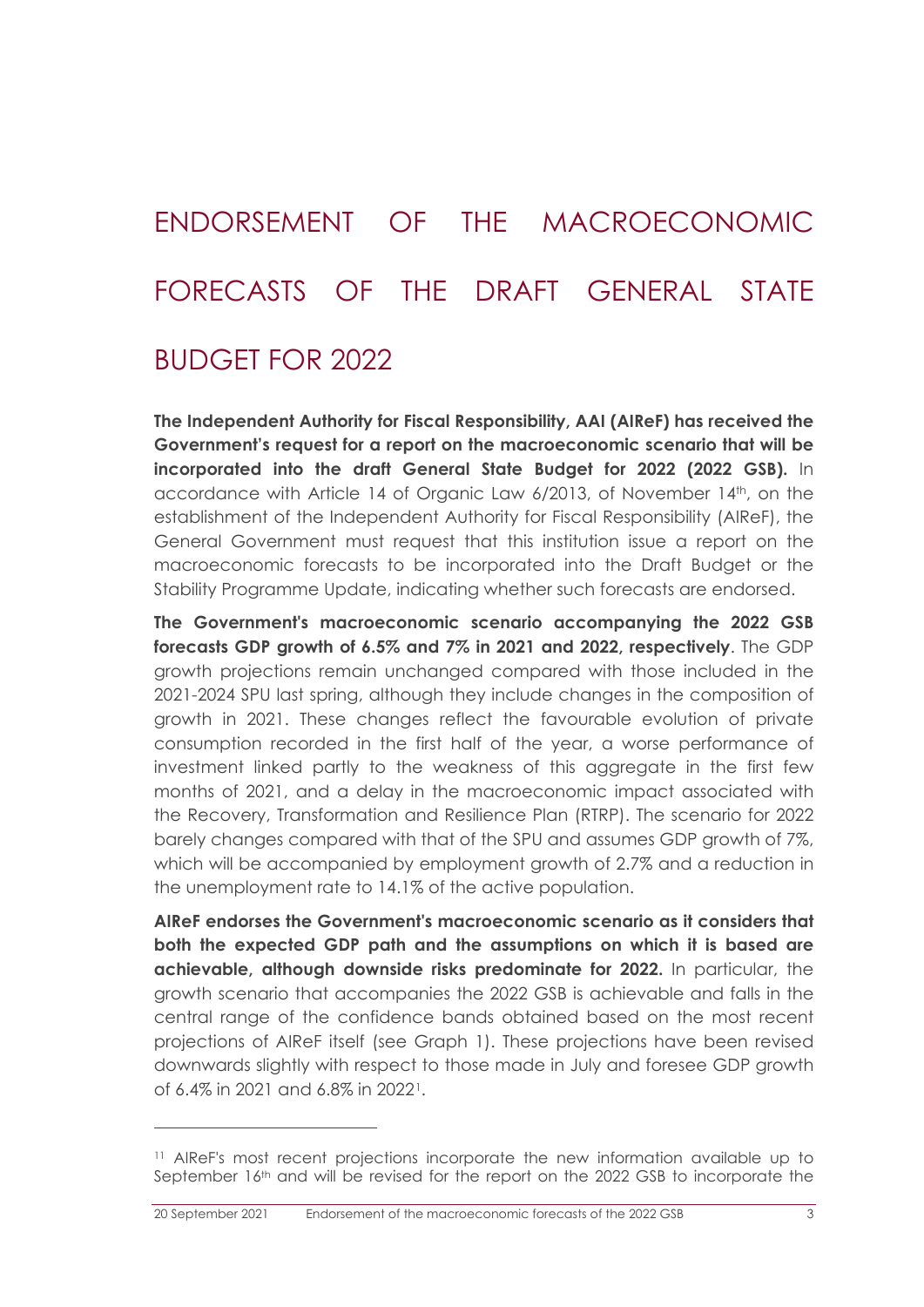

Source: National Statistics Institute, Ministry of Economic Affairs and Digital Transformation and AIReF.

**The gradual materialisation of pent-up demand from the periods of lockdown and mobility restrictions is one of the main levers on which the Government's macroeconomic outlook is based.** Progress in the vaccination process - with over 76% of the population fully vaccinated against the SARS-COV-2 coronavirus - has led to a recovery in household confidence and spending and in domestic tourism, which has been stronger than most analysts expected. The removal of capacity and mobility restrictions that has been taking place over recent months in Spain and other European economies suggest that this trend will continue into 2022, which will be reflected in high growth in private consumption and a reduction in savings accumulated during the periods with mobility restrictions, as provided for in the scenario of the 2022 GSB.

**Along the same lines, the buoyant recovery in European economies sustains the expansion in exports and the revival of inbound tourism flows included in the 2022 GSB.** In particular, the macroeconomic scenario of the GSB considers that exports will record strong growth in 2022, which is justified by the recovery of the export markets of the advanced economies and, especially, by the revival of inbound tourism flows, which has also been stronger in the summer than expected by AIReF in the spring.

information from the quarterly accounts that will be published on September 23rd and the non-financial accounts of the institutional sectors that will be published on September 30<sup>th</sup>. Details of the full macroeconomic outlook will be published in that report.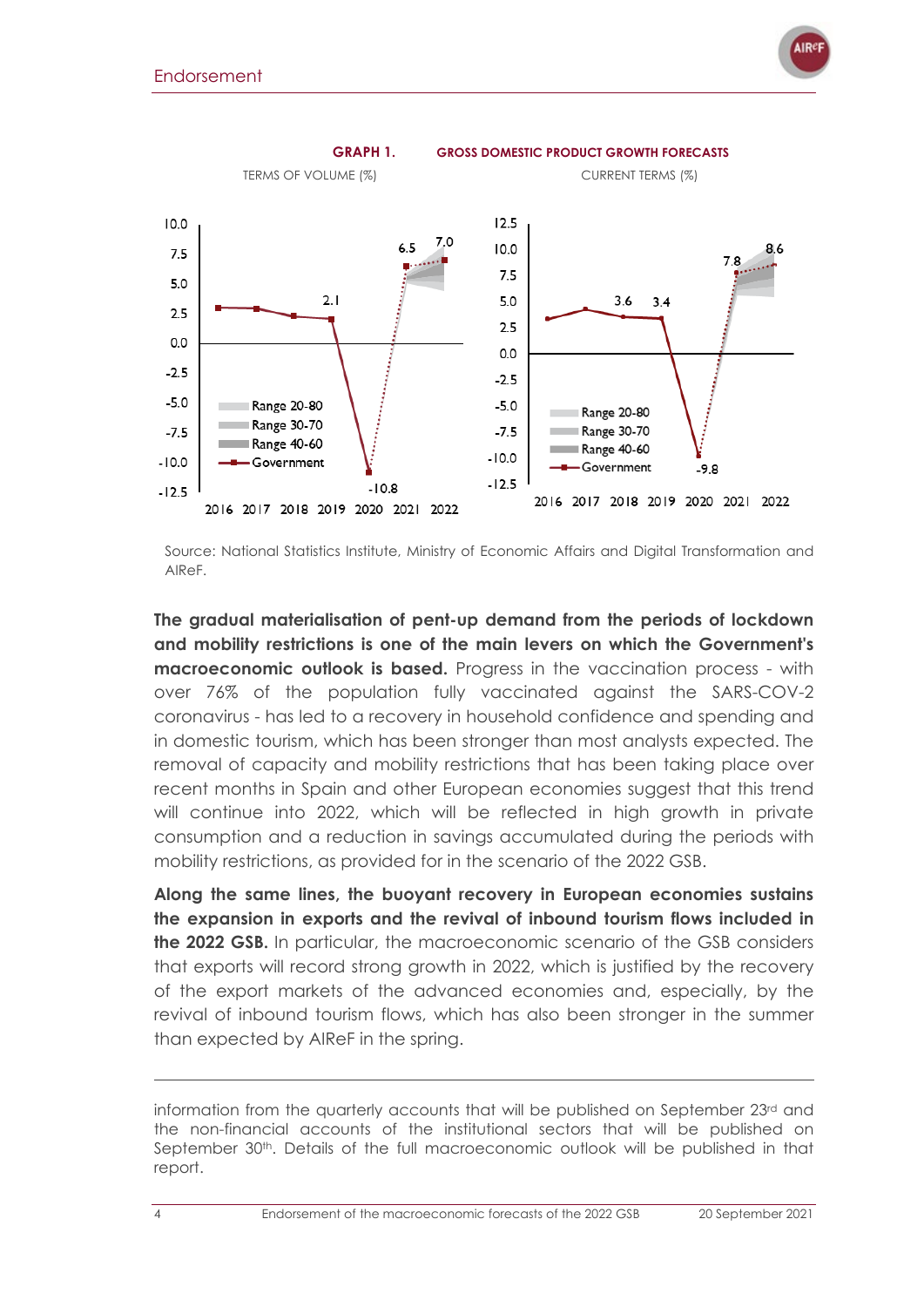

**Despite these favourable elements, AIReF considers that downside risks predominate in 2022 relating to the evolution of the pandemic, the emergence of supply disruptions and problems in production processes worldwide and the macroeconomic impact of the RTRP.** Firstly, the process of immunising the population has led the Government, like most analysts and AIReF itself, to propose an economic scenario for 2022 where epidemiological factors have a lower impact. In this regard, until higher vaccination rates are observed in other countries across the world, especially in emerging and developing countries, the health crisis cannot yet be considered over, nor can we rule out the emergence of new variants that will require the reintroduction of mobility restrictions and prevent a full return to normal economic activity.

**Uncertainty also remains about the impact of the RTRP, the implementation of which has been delayed compared with the timeline assumed in previous budgets and the SPU.** In fact, as already indicated back in July, AIReF has revised downwards the macroeconomic impact for 2021 to 0.7 pp of GDP compared with the 1.5 pp estimated in the spring, leaving the estimate for 2022 unchanged at 2.5 pp until further information is available. The figures available on recognised and executed obligations of the European Funds and calls for tender for Strategic Projects for Economic Recovery and Transformation (PERTEs), which are generally still being studied, show a delay in the macroeconomic impact of the RTRP until at least the last quarter of the year. This delay is also present in the Government's scenario. However, as was the case in the SPU, the exact impact assigned to the Plan is unknown. If it is prolonged, the delay in the impact of the RTRP, together with the weakness shown by investment in equipment and construction in the early months of 2021, pose downside risks to the expected evolution of this aggregate in the 2021-2022 two-year period.

**Finally, there are also downside risks associated with the increase in prices of energy and other raw materials and the disruptions in industrial global supply chains**. The speedy recovery in demand in relation to the global supply of industrial products has been causing disruptions to supply chains since the end of 2020 in some sectors. These disruptions have progressively spread to the entire manufacturing industry, affecting, for the time being, Spain to a lesser extent than other advanced economies. Although this phenomenon is expected to be temporary and supply will end up meeting demand needs, the persistence of this situation might hamper the economic recovery while also triggering increases in production costs and inflationary tensions that might persist over time. Added to this are the recent increases in the price of energy raw materials, which have a high impact on production costs and household purchasing power.

**In this regard, the nominal growth scenario is considered realistic, although the deflators implicit in the Government's macroeconomic outlook present upside**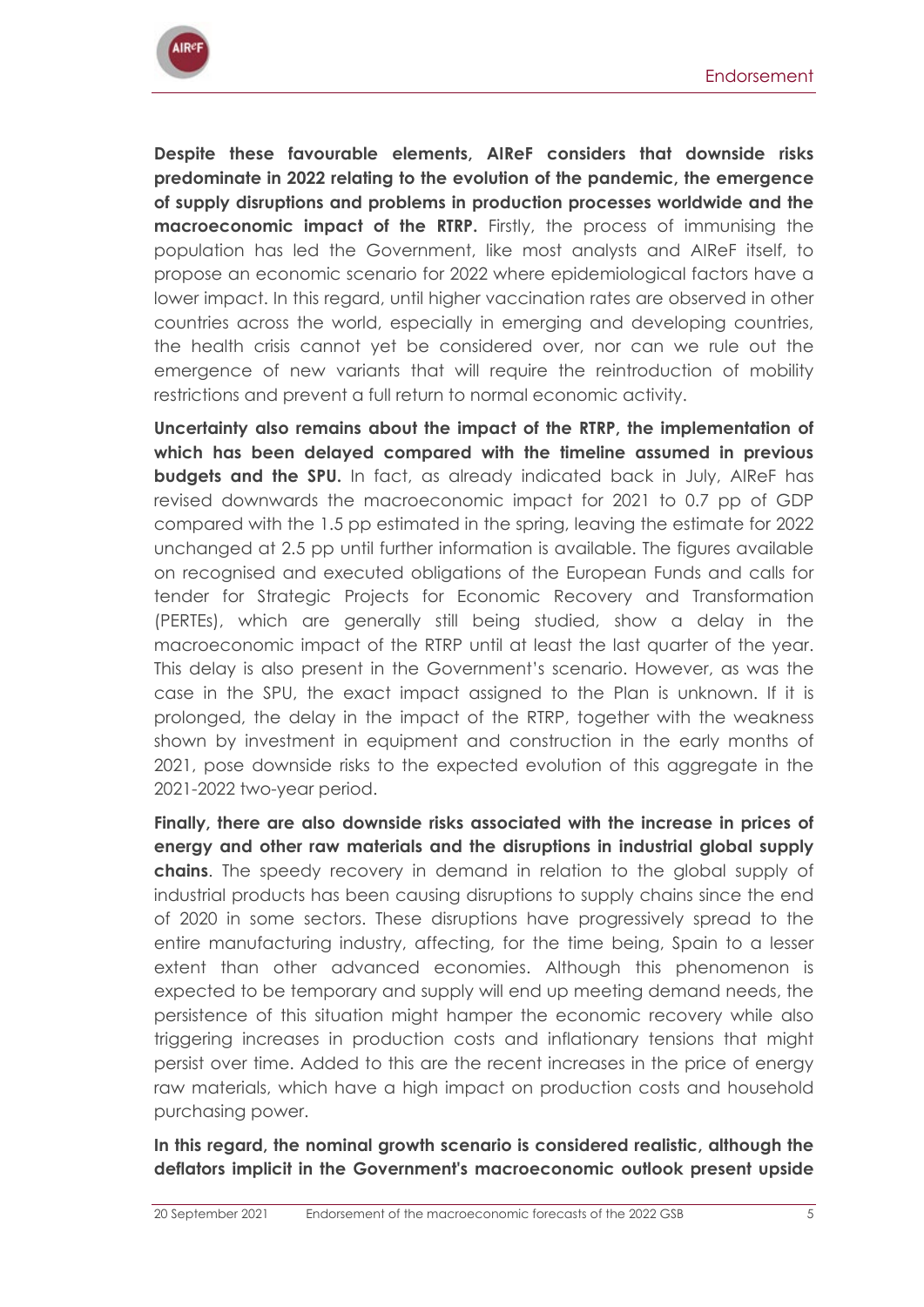

**risks.** In particular, the Gross Domestic Product deflator has upside risks, according to AIReF's estimates. All the other assumptions about external developments are considered plausible, although oil price futures have turned upwards relative to the assumptions underpinning the Government's macroeconomic outlook.

## **Summary and recommendations**

**Based on all these considerations, AIReF estimates that the macroeconomic scenario that underpins the Draft General State Budget for 2022 is feasible.** The Government's scenario falls within the confidence bands estimated by AIReF, although it should be borne in mind that these bands developed with statistical criteria cannot reflect the uncertainty that remains about the future evolution of the pandemic, the rate at which the projects associated with the RTRP will be transferred to gross fixed capital formation and employment, or the persistence of supply problems in production processes and the associated inflationary tensions. All these elements pose downside risks regarding the growth expected by the Government and by AIReF itself for 2022.

## **AIReF makes three recommendations:**

- **1. AIReF reiterates to the Ministries of Economic Affairs and Digital Transformation and of Finance and the Civil Service the need to have more information on the budgetary and fiscal measures incorporated into the macroeconomic scenario to increase the rigour of the endorsement process**. Given the interrelationships between the macroeconomic outlook and the fiscal scenario, AIReF considers that providing a more rigorous endorsement would require greater detail on the fiscal measures that the Government intends to incorporate in the budget, particularly when these are of the size of those contained in the RTRP.
- **2. AIReF reiterates to the Ministry of Economic Affairs and Digital Transformation the need for the process of endorsing the macroeconomic forecasts to be regulated by an agreement between the parties.** With the aim of making the process of endorsing the macroeconomic framework more transparent and efficient, AIReF reiterates its recommendation to the Government to regulate the flow and timing of the exchange of information through an agreement or "memorandum of understanding", in line with current practices in comparable countries regarding the interaction between the Government and the National Independent Fiscal Institution.
- **3. Lastly, a new recommendation is made to the National Statistics Institute (INE) to adapt the publication calendars of such relevant statistics as those**